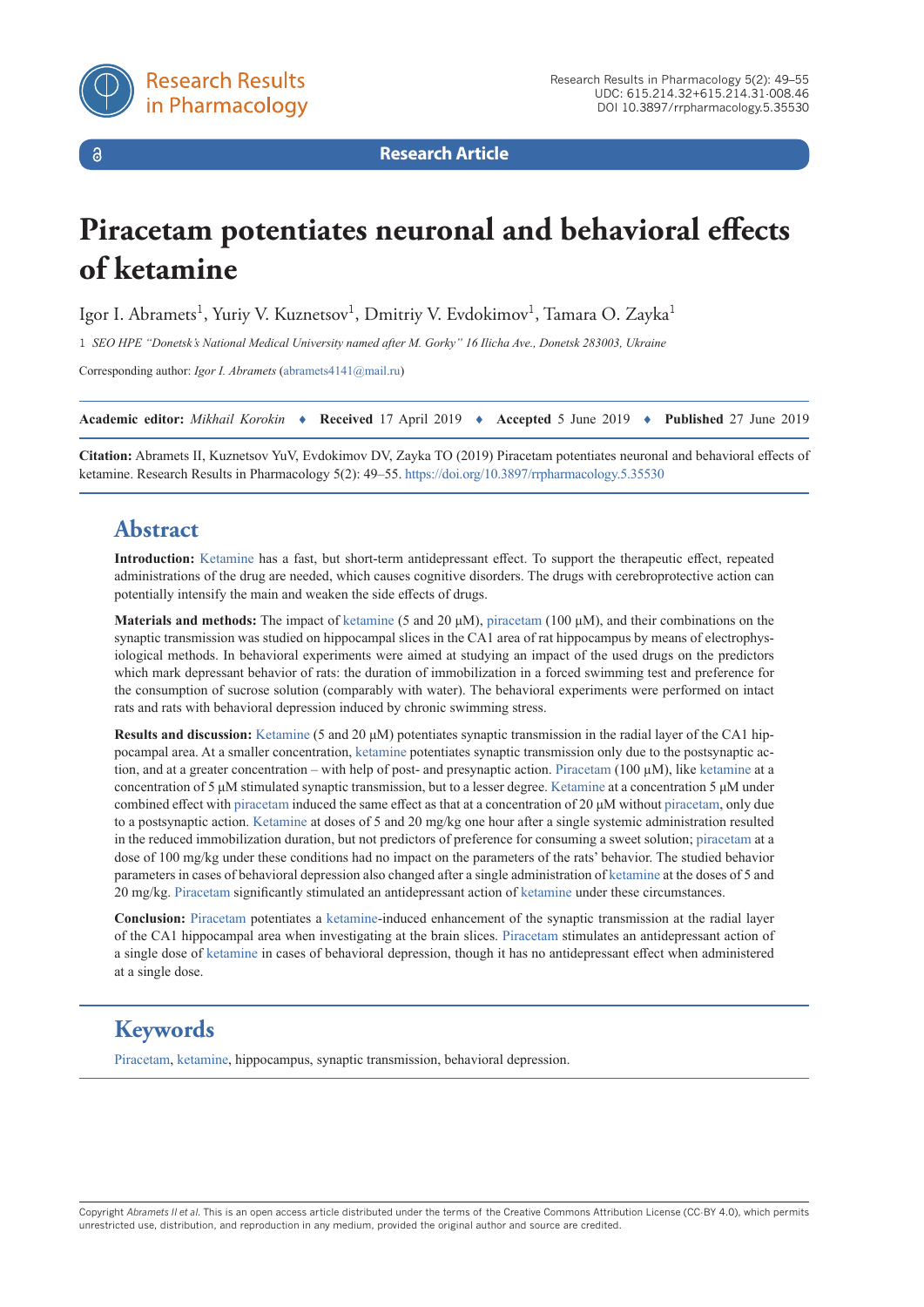#### **Introduction**

Major depressive disorder (MDD), prevailing in 7–12% of men and 20–25% of women, is a leading cause of disability and a serious public health problem. The current estimates by the WHO caution that MDD will become the second leading cause of disability after 2020. In addition to the increasing prevalence and the behavioral sequelae with it, MDD is an enormous economic burden on society. The existing treatments of MDD usually last from weeks to months to achieve their antidepressant effects, and many patients do not experience any sufficient improvement even after months of treatment. There is a danger of patients committing suicides during treatment. The fact is that twice as many people die from committing suicide each year than by homicide, and every fourth suicide victim had been treated by antidepressants until death (Greenberg et al. 2015, Karch 2012).

Early 2000 showed that a single sub-anesthetic dose (0.5 mg/kg) of [ketamine](https://pubchem.ncbi.nlm.nih.gov/compound/ketamine), a non-selective non-competitive antagonist of ionotropic N-methyl-D-aspartate (NMDA) glutamatergic receptors, produced a rapid and long-lasting antidepressant effects in patients suffering from MDD (Berman et al. 2000). But together with a pronounced antidepressant effect, [ketamine](https://pubchem.ncbi.nlm.nih.gov/compound/ketamine) also has a psychosis-producing properties, thus there is a threat of development of drug abuse (Browne and Lucki 2013). Adverse side effects of [ketamine](https://pubchem.ncbi.nlm.nih.gov/compound/ketamine) require correction, but the ways of doing so are poorly apprehended.

In pre-clinical trial, it was discovered that drugs with brain protective activity, e.g. [piracetam](https://pubchem.ncbi.nlm.nih.gov/compound/piracetam) (nootropil), reinforce an impact of tricyclic antidepressant imipramine on manifestations of behavioral depression in rats caused by a swimming stress (Zayka et al. 2018). Against the background of [piracetam](https://pubchem.ncbi.nlm.nih.gov/compound/piracetam), a partial dose of imipramine produces the same effect as a full dose of an antidepressant. This fact is of interest because, if there is a chance of adverse side effects of using some drug when increasing its dose, by potentiating the effect of this drug it is possible to achieve the main effect at lesser drug doses, thus decrease the chance of adverse side effects.

The paper presents the results of studying the influence of nootropic drug [piracetam](https://pubchem.ncbi.nlm.nih.gov/compound/piracetam) on changes of glutamatergic synaptic transmission in the CA1 hippocampal area caused by sub-anesthetic doses of [ketamine.](https://pubchem.ncbi.nlm.nih.gov/compound/ketamine) At the same time, the paper looks at the changes of influence of [keta](https://pubchem.ncbi.nlm.nih.gov/compound/ketamine)[mine](https://pubchem.ncbi.nlm.nih.gov/compound/ketamine) on a duration of immobility in the forced swimming test and the preference for consuming sweet solution in cases of behavioral depression induced by chronic swimming stress at the background of [piracetam](https://pubchem.ncbi.nlm.nih.gov/compound/piracetam) action.

#### **Materials and methods**

The research was performed on white inbred rats. The impact of [ketamine](https://pubchem.ncbi.nlm.nih.gov/compound/ketamine) and [piracetam](https://pubchem.ncbi.nlm.nih.gov/compound/piracetam) on glutamatergic transmission in the synapses formed by axons of pyramidal neurons of the CA3 area (Schaffer's collaterals) and by dendrites of pyramidal neurons of the CA1 area was studied on the slices of the hippocampus, using a conventional electrophysiological method. The electrophysiological studies were performed on the slices of the rat dorsal hippocampus. The details of the method were given in (Abramets et al. 2011). The dorsal hippocampus was isolated from the posterior pole of the brain. The 400 μm thick slices were prepared using a Vibratome. The field (f) excitatory postsynaptic potentials (EPSP) of pyramidal neurons of the CA1 region, which had been caused by electrical stimulation of Schaffer's collaterals, were recorded extracellularly in the hippocampus slices, using glass microelectrodes filled with 2 M of NaCl solution with tip resistance of 2–5 megohms. The stimulation of synaptic inputs was carried out by a bipolar nickel-chromium electrode by rectangular current pulses of 0.1 ms duration. The N-methyl-D-aspartate (NMDA) component of the fEPSP of pyramidal hippocampal neurons was isolated pharmacologically. To do this, the brain slices were superfused with Krebs solution with a concentration of  $Mg^{2+}$  reduced to 0.2 mM (in favour 1 mM) and the addition of 10 μM of an α-amino-3-hydroxy-5-methyl-4-isoxazolepropionic acid (AMPA) receptor blocker  $-6,7$ -dinitroquinoxalin-2,3-dione (DNQX), 50 μM of a non-competitive GABA, receptors blocker picrotoxin and 1 μM of a co-agonist of NMDA receptors, glycine. Paired pulse ratio (PPR) was determined as a ratio of the second/first amplitudes of fEPSP caused at an interpulse interval of 50 ms.

The level of depressiveness in rats was assessed by recording the parameters of the forced swimming test (FST) (Porsolt et al. 1978). The rats were placed in a plexiglass cylinder of 46 cm in diameter and 45 cm in height, filled with water (temperature  $23-25$  °C) to a level of 30 cm from the bottom. On the first day, the duration of the swimming was 15 minutes (pre-test); 24 hours later, the rats were placed in water for 6 minutes, and, using videorecording, the basic parameters of their behavior were recorded and stored in a separate file. The immobilization behavior was characterized by positioning the rats vertically, motionless, with their forelegs pressed to the chest, hind legs extended, and the head above the water. The longer immobilization lasted, the higher level of depression the animals had.

The test of sucrose preference characterizing a hedonic behavior of rats was carried out by the method from (Benelli et al. 1999). For this, on the first day, the rats were placed in individual cages with two drinking bowls filled with 1% sucrose solution. The next day, there was water in one drinking bowl, and the solution of sucrose – in the other. For 23 hours on the third day, the animals were deprived of food and water, and then 2 pre-weighed drinking bowls filled with water and a solution of sucrose were returned to the cages for 60 minutes. One hour later, the drinking bowls were weighed. In the next 2 hours of the fourth day, the animals received food and water, after which they were deprived of food and water for 21 hours. Then again, the drinking bowls were returned for 1 hour,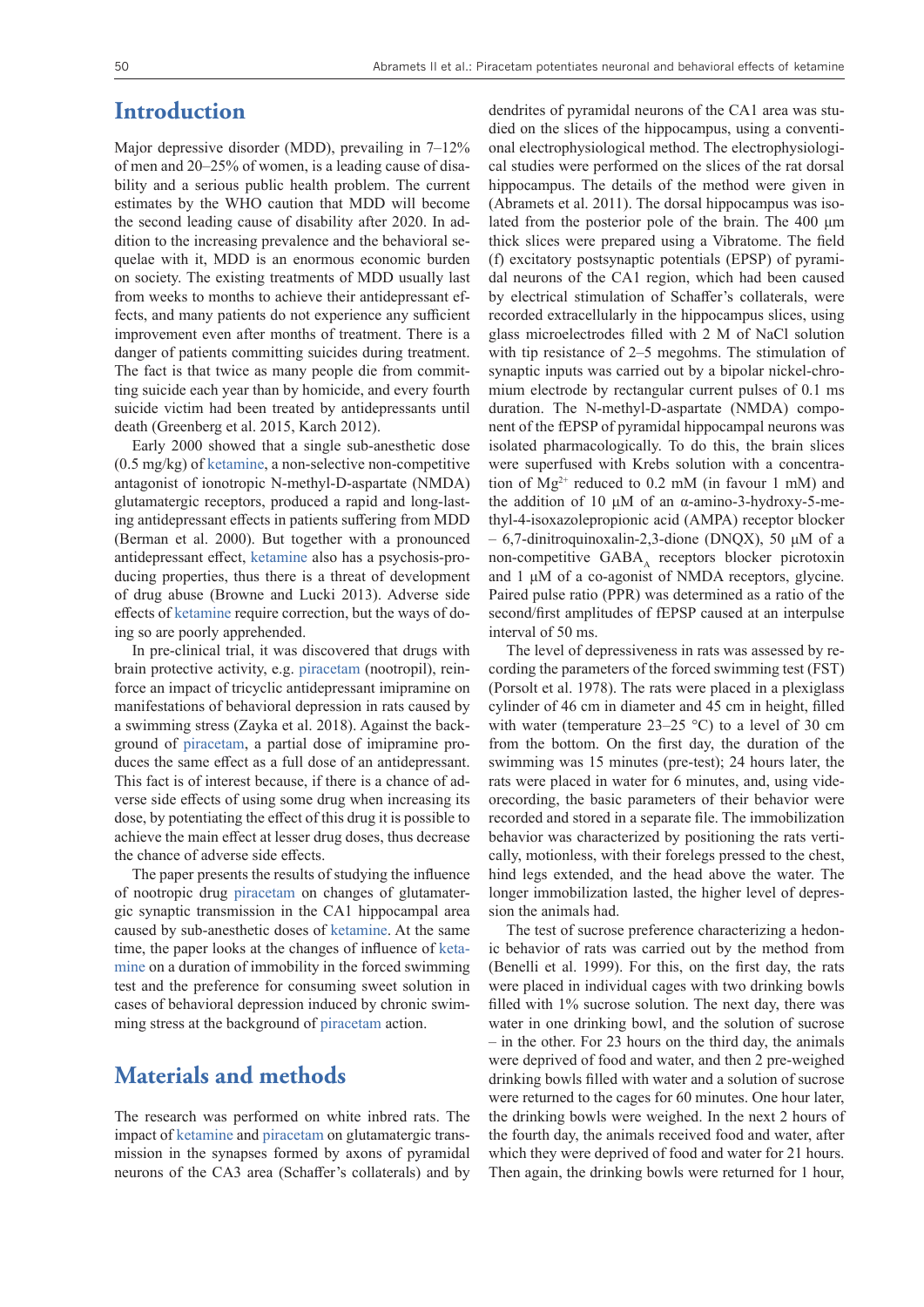and the percentage of preference for the consumption of sucrose solution (P) was determined by the formula (1):

$$
P = \frac{\text{The weight of consumed sucrose solution}}{\text{The weight of consumed liquid}} \, X \, 100 \qquad (1)
$$

First, an impact of intraperitoneally  $(i/p)$  administrated [ketamine](https://pubchem.ncbi.nlm.nih.gov/compound/ketamine) (5 and 20 mg/kg) and [piracetam](https://pubchem.ncbi.nlm.nih.gov/compound/piracetam) (100 mg/kg) on rats' immobilization duration in FST was studied, as well as the percentage of preference for consumption of sucrose solution (PCSS) in the intact rats. Then, a depression syndrome was simulated according to the method from (Sun et al. 2011). For that, after determination of the initial behavioral indicators on the first day, for the next five days the rats were subjected to a swimming stress by placing the animals in water for 10 min. On the sixth day, after terminating the stress procedure, the rats were divided into 6 groups. The rats of Group 1 were administrated [piracetam](https://pubchem.ncbi.nlm.nih.gov/compound/piracetam) (100 mg/kg) i/p and 30 min later – [ketamine](https://pubchem.ncbi.nlm.nih.gov/compound/ketamine) (5 mg/kg). The rats of Group 2 also received [piracetam](https://pubchem.ncbi.nlm.nih.gov/compound/piracetam) and [ketamine](https://pubchem.ncbi.nlm.nih.gov/compound/ketamine) (20 mg/kg). The rats of Groups 3 and 4 were administrated a some volume vehicle as it with piracetam  $i/p$  and 30 min later – [ketamine](https://pubchem.ncbi.nlm.nih.gov/compound/ketamine) at doses of 5 and 20 mg/ kg, respectively. The rats of Group 5 received [piracetam](https://pubchem.ncbi.nlm.nih.gov/compound/piracetam)  $(100 \text{ mg/kg})$  and 30 min later – a dosing vehicle. The rats of Group 6 were administrated the vehicle twice, at 30 min interval. One hour after the last injection, the immobilization duration in FST was determined in the rats of the first halves of each group, and in the second halves – percentage of PCSS. Each group had 6–8 rats .

The research results were analyzed using the conventional methods of variation statistics and licensed Medstat software. For each series, the mean and standard error of the mean were determined. The significance of the differences in the compared values was assessed using a paired Student t-test.

#### **Results and discussion**

The study looked at the impact of (R,S)-ketamine at concentration of 5 and 20 μM, which approximately corresponded to the doses of 5 and 20 mg/kg systemically administrated to rats, on glutmatergic excitatory synaptic transmission in the CA1 area of hippocampus. Amplitudes of fEPSPs of pyramidal neurons of the CA1 area significantly increased to  $122.1\pm4.9\%$  (p<0.05) against control under the influence of Krebs solution with 5 μM of [ke](https://pubchem.ncbi.nlm.nih.gov/compound/ketamine)[tamine](https://pubchem.ncbi.nlm.nih.gov/compound/ketamine) on the slices for 60 min. With [ketamine](https://pubchem.ncbi.nlm.nih.gov/compound/ketamine) at a dose of 20 μM influencing the slices, the amplitude of fEPSPs increased ( $p<0.01$ ) to a greater extent to  $166.8\pm6.6\%$  (Fig. 1). The complex postsynaptic EPSP of pyramidal neurons have two components, due to the action of glutamate on postsynaptic AMPA and NMDA glutamate receptors (Hestrin et al. 1990). Under the action of [ketamine](https://pubchem.ncbi.nlm.nih.gov/compound/ketamine)  $(5 \mu M)$ on slices, the amplitude of an NMDA component of fEPSP hardly changed; but it significantly  $(p<0.05)$  increased to  $119.4 \pm 4.2$  % under the influence of [ketamine](https://pubchem.ncbi.nlm.nih.gov/compound/ketamine) at a dose of 20 μM (Fig. 1). To identify the localization of [ketamine](https://pubchem.ncbi.nlm.nih.gov/compound/ketamine)



**Figure 1.** Impact of ketamine on parameters of synaptic transmission in pyramidal neurons of CA1 hippocampal area. *Note*: **A** – oscillograms of complex fEPSPs of pyramidal neurons, obtained in a separate experiment; 1 – control, 2 –one hour later with 5 μM of ketamine, 3 – one hour later with 20 μM of ketamine; **B** – three overlapping oscillograms; **C** – dependence of changes in amplitudes of complex fEPSPs on acting concentrations of ketamine; 1 – control, 2 and 3 – ketamine action at concentrations of 5 and 20 μM, respectively; **D** – changes of PPR of fEPSPs with ketamine impact on slices;  $1-3$  – as in C; **E** – ketamine impact on amplitudes of NMDA components of fEPSPs of pyramidal neurons; 1 – control, 2 and 3 – with ketamine at concentrations of 5 and 20  $\mu$ M, respectively. Calibrations – 0.2 mV; 5 ms.  $*$  and  $**$ – differences are significant at p<0.05 and p<0.01, respectively.

action (pre- or postsynaptic) on the pyramidal neuron synapses, the ranges of correlation between the amplitudes of the second responses to the amplitudes of the first responses were measured at 50 ms interpulse interval (PPR). Thus, with ketamine (5 μM) impact on slices, PPR did not change – 1.64 $\pm$ 0.09 against 1.75  $\pm$  0.09 in control; with an increased concentration of [ketamine](https://pubchem.ncbi.nlm.nih.gov/compound/ketamine) to 20 μM, PPR significantly ( $p$ <0.05) decreased to  $1.37 \pm 0.07$  (Fig. 1).

When affecting hippocampal slices, [ketamine](https://pubchem.ncbi.nlm.nih.gov/compound/ketamine), though it noncompetitively blocks all types of NMDA glutamate receptors, caused increased amplitudes in fEPSP of pyramidal neurons (Fig. 1). This effect may be due to increasing of efficacy of postsynaptic AMPA glutamate receptors or enhancement of presynaptic release of a mediator from the Schaffer's collaterals. Apparently, [ketamine](https://pubchem.ncbi.nlm.nih.gov/compound/ketamine) (5 μM) operates postsynaptically, which is proved by increased amplitudes of complex fEPSPs without shifts in amplitudes of their NMDA components and PPR (Fig. 1). On the other hand, [ketamine](https://pubchem.ncbi.nlm.nih.gov/compound/ketamine)  $(20 \mu M)$ enhances synaptic transmission predominantly in a presynaptic way. Indeed, along with increased amplitudes of complex fEPSPs, there was an increased in amplitudes of their NMDA components and a decrease in PPR (Fig. 1), meaning enhancement of presynaptic release of the mediator (Foster and McNaughton 1991).

Ketamine-induced enhancement of glutamatergic synaptic transmission in hippocampus was also observed by other researchers (Autry et al. 2011, Nosyreva et al.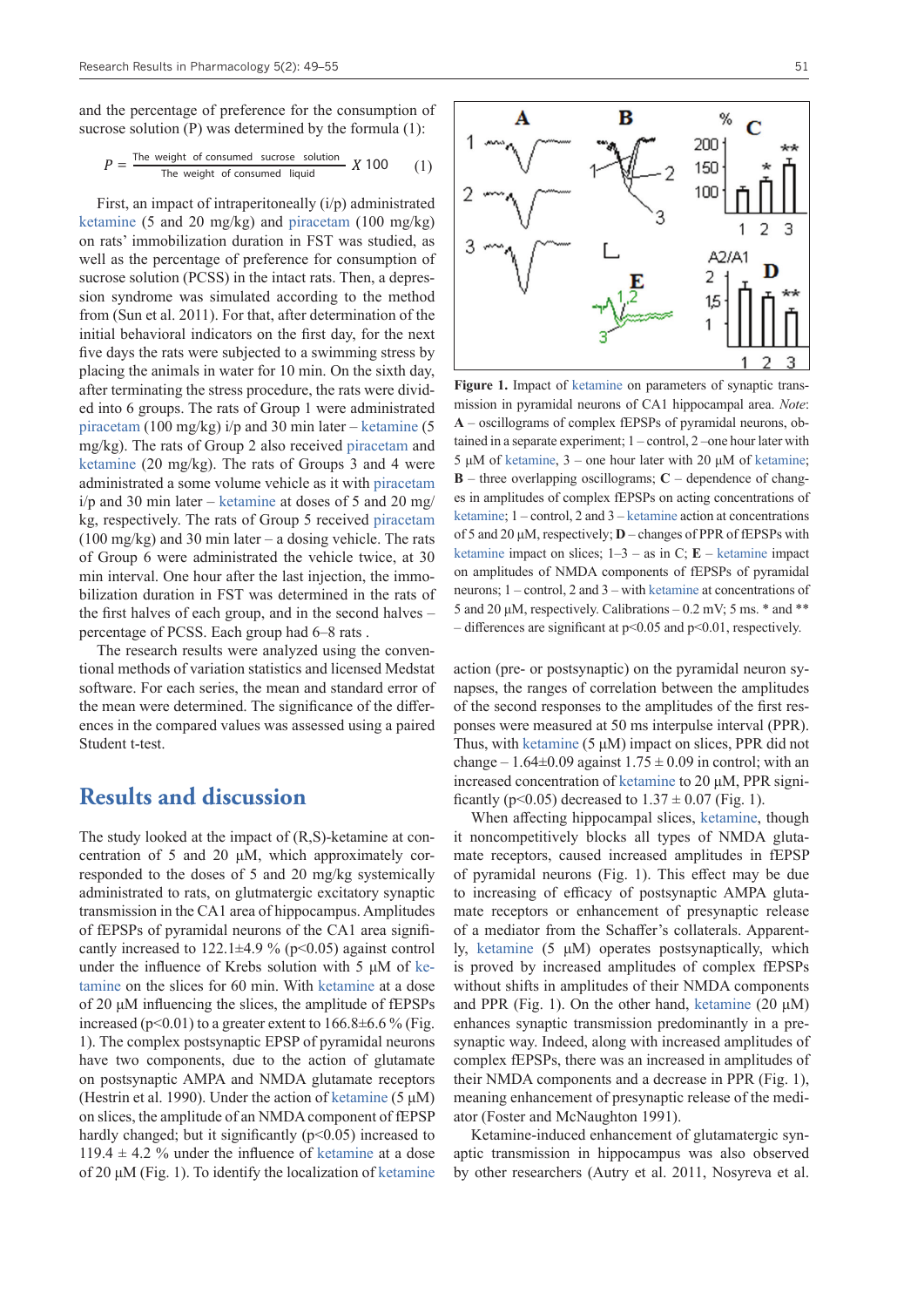2013). But the nature of this phenomenon is still not clear. It may be due to enhanced phosphorylation of Ser845 in the structure of GluA1 subunit [site of protein kinase A (PKA)] and intensification of the subunit transport to the surface of a neuron. Ketamine-induced enhancement of synaptic transmission was prevented by PKA inhibitor H89; a blocker of tyrosine kinase receptors K225a and an inhibitor of protein translation anisomycine inhibited GluA1 subunit transport to the surface of a neuron and in postsynapsis (Zhang et al. 2017). These changes can be due to blockade by [ketamine](https://pubchem.ncbi.nlm.nih.gov/compound/ketamine) of postsynaptic NMDA glutamate receptors. It was determined that [ketamine](https://pubchem.ncbi.nlm.nih.gov/compound/ketamine) used at certain range of doses blocks miniature EPSPs at physiological concentrations of Mg2+, whereas spotaneous Ca2+-independent release of glutamate from Schaffer's collaterals regulates the number of postsynaptic AMPA glutamate receptors and synaptic plasticity (Autry et al. 2011). An inhibition of spontaneous release of glutamate or miniature EPSPs in synapses causes an increased activity of elongation factor of eEF2 kinase and enhances the local dendritic translation of proteins, primarily, neurotrophin BDNF and GluA1 subunit of AMPA receptors.

Enhancement of glutamate presynaptic release, caused by 20 µM [ketamine](https://pubchem.ncbi.nlm.nih.gov/compound/ketamine), is associated with blockade of more ketamine-sensitive NMDA glutamate receptors, containing GluN2C and GluN2D subunits, in Schaffer's collaterals (Zhang et al. 2017). Along with this, [ketamine](https://pubchem.ncbi.nlm.nih.gov/compound/ketamine) blocks an HCN1 subunit of cationic channels activated by hyperpolarization and cyclic nucleotide-gated (HCN). In turn, the blocking of HCN channels increases the activity of voltage gated Ca<sub>v</sub>2.3 channels and enhances presynaptic release of glutamate (Noam et al. 2010, Huang et al. 2011). S-ketamine is twice as powerful as RS-ketamine when blocking HCN1 cationic channels and EC50 of RS-ketamine when blocking NMDA glutamate receptors  $\sim$  four times as weaker as its EC50 by its ability to inhibit HCN cationic channels (Chen et al. 2009). Therefore, to inhibit HCN1 channels and enhance presynaptic release of glutamate, higher doses of [ketamine](https://pubchem.ncbi.nlm.nih.gov/compound/ketamine) are needed. Ketamine at doses of 3–10 mg/kg, which approximately correspond to brain concentration of 3–10 μМ, produces a pronounced antidepressant effect (Autry et al. 2011) and enhances the synaptic transmission in hippocampus due to postsynaptic mechanisms (Fig. 1). At greater doses (20–30 mg/kg), [ketamine](https://pubchem.ncbi.nlm.nih.gov/compound/ketamine) also produces an antidepressant effect and enhances presynaptic release of glutamate in the hippocampal synapses (Zhang et al. 2017; Fig. 1). It remains unclear whether presynaptic mechanism of [ketamine](https://pubchem.ncbi.nlm.nih.gov/compound/ketamine) has anything to do only with an antidepressant, or with both antidepressant, and psychodelic effects of the drug.

The nootropic drug [piracetam](https://pubchem.ncbi.nlm.nih.gov/compound/piracetam) influenced the synaptic transmission at synapses formed by Schaffer's collaterals and dendrites of pyramidal neurons of the CA1 area of hippocampus. When [piracetam](https://pubchem.ncbi.nlm.nih.gov/compound/piracetam) (100 μM) affects slices, the amplitudes of complex fEPSPs of pyramidal neurons significantly ( $p<0.05$ ) increased to 122.4 $\pm$ 5.1 % in relation to control (Fig. 2). The increase in amplitudes of complex fEPSPs was not followed by changes in amplitudes



**Figure 2.** [Piracetam](https://pubchem.ncbi.nlm.nih.gov/compound/piracetam) enhances synaptic transmission in pyramidal neurons of the CA1 hippocampal area. *Note*: **A top** – overlapping oscillograms of complex fEPSPs of pyramidal neurons before (1), 30 min after [piracetam](https://pubchem.ncbi.nlm.nih.gov/compound/piracetam)'s (100 μM) action on slices (2); **A bottom** – overlapping oscillograms of NMDA components of fEPSPs of pyramidal neurons before (1) and after (2) [piracetam](https://pubchem.ncbi.nlm.nih.gov/compound/piracetam)'s action. The oscillograms were obtained in a separate experiment. **B and C** –impact of 100 μM of [piracetam](https://pubchem.ncbi.nlm.nih.gov/compound/piracetam) on amplitudes of complex fEPSPs of pyramidal neurons and PPR, respectively. Calibrations – 0.2 mV; 5 ms.  $*$  – differences are significant at p<0.05.

of their NMDA components (Fig. 2). [Piracetam](https://pubchem.ncbi.nlm.nih.gov/compound/piracetam) did not affect PPR:  $1.64 \pm 0.11$  against  $1.76 \pm 0.12$  in control (Fig. 2). These facts mean that [piracetam](https://pubchem.ncbi.nlm.nih.gov/compound/piracetam) stimulates the synaptic transmission in hippocampus through a postsynaptic mechanism. In fact, [piracetam](https://pubchem.ncbi.nlm.nih.gov/compound/piracetam) exhibits the properties of an AMPAkine, i.e. increases the amplitude of synaptic responses by potentiating the AMPA component of fEPSPs. The potentiating action of [piracetam](https://pubchem.ncbi.nlm.nih.gov/compound/piracetam) on fEPSPs was conditioned by reduced desensitization of AMPA glutamate receptors caused by glutamate, which is characteristic of AMPAkines (Ahmed and Oswald 2010).

[Piracetam](https://pubchem.ncbi.nlm.nih.gov/compound/piracetam) enhanced an impact of [ketamine](https://pubchem.ncbi.nlm.nih.gov/compound/ketamine) on synaptic transmission in the CA1 area of hippocampus. In fact, preliminary action of 100 μM [piracetam](https://pubchem.ncbi.nlm.nih.gov/compound/piracetam) for 30 min on the slices caused an increase in amplitudes of complex fEPSPs of pyramidal neurons to 121.3±4.7 % in relation to control. The influence of 5 μM [ketamine](https://pubchem.ncbi.nlm.nih.gov/compound/ketamine) on slices in the presence of [piracetam](https://pubchem.ncbi.nlm.nih.gov/compound/piracetam) 60 min later induced a further increase in amplitudes of complex fEPSPs to 167.6±5.8 % in relation to control (Fig. 3). But [ketamine](https://pubchem.ncbi.nlm.nih.gov/compound/ketamine)  $(5 \mu M)$  had no impact on PPR –  $1.68 \pm 0.13$  in control and  $1.71 \pm 0.11$ after the influence of [ketamine](https://pubchem.ncbi.nlm.nih.gov/compound/ketamine) (Fig. 3). It means that a significant increase in amplitudes of complex fEPSPs of pyramidal neurons of the CA1 hippocampal area induced by a joint action of [ketamine](https://pubchem.ncbi.nlm.nih.gov/compound/ketamine) and [piracetam](https://pubchem.ncbi.nlm.nih.gov/compound/piracetam) was conditioned by the postsynaptic mechanism. An increased reactivity of postsynaptic AMPA glutamate receptors, underlying this mechanism, may be a consequence of enhanced phosphorylation of Ser845 in GluA1 receptor subunit and reduced desensitization of AMPA receptors (Zhang et al. 2017, Ahmed and Oswald 2010). It is important that a combined action of [piracetam](https://pubchem.ncbi.nlm.nih.gov/compound/piracetam) and 5 μM [ketamine](https://pubchem.ncbi.nlm.nih.gov/compound/ketamine) on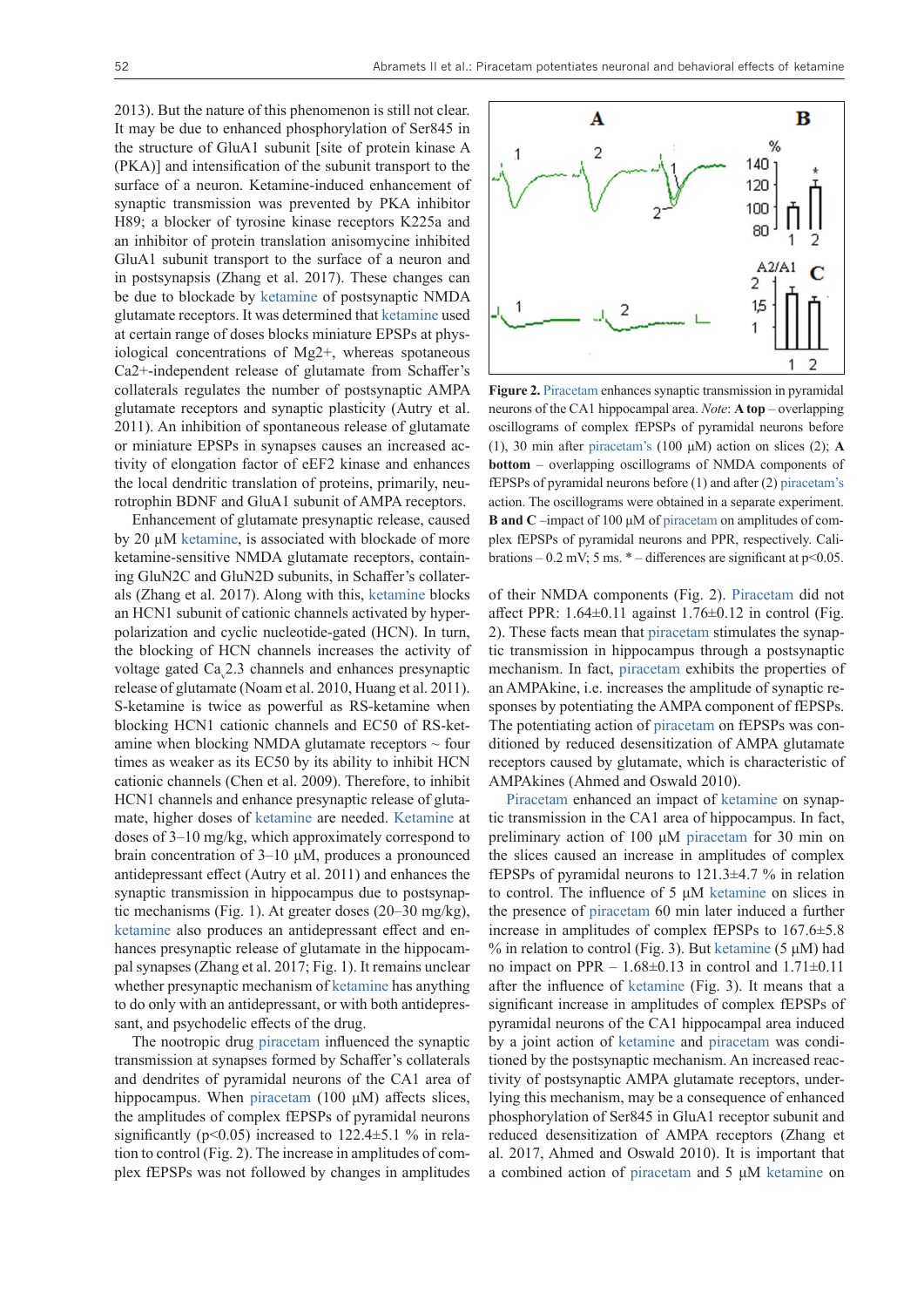

**Figure 3.** [Piracetam](https://pubchem.ncbi.nlm.nih.gov/compound/piracetam) potentiates an impact of ketamine on synaptic transmission in pyramidal neurons of the CA1hippocampal area. *Note*: **A left** – overlapping oscillograms of complex fEPSPs of pyramidal neurons before (1) and 30 min after applying 100 μM of [piracetam](https://pubchem.ncbi.nlm.nih.gov/compound/piracetam) onto slices (2) and 60 min after applying [ketamine](https://pubchem.ncbi.nlm.nih.gov/compound/ketamine) (5 μM) in the presence of [piracetam](https://pubchem.ncbi.nlm.nih.gov/compound/piracetam) (3). **A at center** – changes in amplitudes of complex fEPSPs. **A right** – changes in PPRs in control (1), under the influence of [piracetam](https://pubchem.ncbi.nlm.nih.gov/compound/piracetam) (2) and of [ketamine](https://pubchem.ncbi.nlm.nih.gov/compound/ketamine) and [piracetam](https://pubchem.ncbi.nlm.nih.gov/compound/piracetam) (3). **B** – the same under the influence of [piracetam](https://pubchem.ncbi.nlm.nih.gov/compound/piracetam) (100 μM) and [ketamine](https://pubchem.ncbi.nlm.nih.gov/compound/ketamine) (20 μM) on slices. Calibrations – 0.2 mV; 5 ms. \* and \*\* – differences are significant at p<0.05 and p<0.01, respectively.

slices results in the same effect as only 20 μM [ketamine](https://pubchem.ncbi.nlm.nih.gov/compound/ketamine) is applied on slices (Fig. 1, 3). However, in the latter case, an increase in amplitudes of complex fEPSPs was caused by both post- and presynaptic mechanisms. In the presence of [piracetam](https://pubchem.ncbi.nlm.nih.gov/compound/piracetam), when [ketamine](https://pubchem.ncbi.nlm.nih.gov/compound/ketamine) at concentration of 20 μM was applied on slices, there was an increase in amplitudes of complex fEPSPs to  $178.8 \pm 5.3$  % against  $159.7 \pm 4.9$  % without [piracetam](https://pubchem.ncbi.nlm.nih.gov/compound/piracetam) in relation to control (Figs 1, 3). It is of interest that under the joint influence of [piracetam](https://pubchem.ncbi.nlm.nih.gov/compound/piracetam) and 20 μM [ketamine](https://pubchem.ncbi.nlm.nih.gov/compound/ketamine) on slices, an unreliable trend was found towards the weakening of a presynaptic action of [ketamine:](https://pubchem.ncbi.nlm.nih.gov/compound/ketamine) PPR under the influence of [ketamine](https://pubchem.ncbi.nlm.nih.gov/compound/ketamine) only was 1.37±0.07, whereas under the influence of both drugs it was 1.49±0.08 (Figs 1, 3). Consequently, [piracetam](https://pubchem.ncbi.nlm.nih.gov/compound/piracetam) enforces the action of [ketamine](https://pubchem.ncbi.nlm.nih.gov/compound/ketamine) on synaptic transmission in hippocampus predominantly through postsynaptic mechanisms.

Further, the study examined an impact of [ketamine](https://pubchem.ncbi.nlm.nih.gov/compound/ketamine) and [piracetam](https://pubchem.ncbi.nlm.nih.gov/compound/piracetam) on behavioral parameters of the intact rats relating to behavioral depression. One hour after i/p administration of 5 mg/kg [ketamine](https://pubchem.ncbi.nlm.nih.gov/compound/ketamine), the time of immobilization of the rats in forced swimming test (FST) significantly reduced; after administration of a greater (20 mg/kg) dose, the time of immobilization reduced to a greater extent (Table 1). The differences of the effects of the two doses of [ketamine](https://pubchem.ncbi.nlm.nih.gov/compound/ketamine), however, are unrealiable  $(P=0,141)$ , therefore the assumption about dose-dependent [ketamine](https://pubchem.ncbi.nlm.nih.gov/compound/ketamine) effects is wrong. At both doses used, [ketamine](https://pubchem.ncbi.nlm.nih.gov/compound/ketamine) has no effect (Table 1) on the percentage of preference for consumption of sucrose solution (PCSS). Other researchers (Li et al. 2011) also observed no [ketamine](https://pubchem.ncbi.nlm.nih.gov/compound/ketamine) impact on this predictor in the

**Table 1.** An impact of tested drugs on behavioral responses in control rats.

| <b>Administered drugs</b>                     | Time of<br>immobilization (s) | % preference for<br>consumption of sucrose<br>solution |
|-----------------------------------------------|-------------------------------|--------------------------------------------------------|
| Control (vehicle)                             | $59.4 \pm 3.4$                | $79.4 \pm 2.4$                                         |
| Ketamine 5 mg/kg<br>after 60 min              | $46.4 \pm 3.2^*$              | $72.1 \pm 2.5$                                         |
| Ketamine 20 mg/kg<br>after 60 min             | $38.7 \pm 3.6^*$              | $83.6 \pm 3.1$                                         |
| Piracetam $100 \text{ mg/kg}$<br>after 60 min | $62.2 \pm 3.6$                | $75.8 \pm 4.24$                                        |

*Note*: \* – differences are significant at p<0.05.

**Table 2.** Impact of tested drugs on behavioral responses of rats in behavioral depression caused by swimming stress.

| <b>Administered drugs</b>             | Time of                      | % preference for             |
|---------------------------------------|------------------------------|------------------------------|
|                                       | immobilization (s)           | consumption of               |
|                                       |                              | sucrose solution             |
| Control (vehicle)                     | $59.4 \pm 3.4$               | $79.4 \pm 2.4$               |
| 1 <sup>th</sup> day after termination |                              |                              |
| of swimming stress                    | $114.0 \pm 5.1$ <sup>*</sup> | $54.0 \pm 1.8$ <sup>*</sup>  |
| (vehicle)                             |                              |                              |
| Ketamine 5 mg/kg after                | $79.8 \pm 3.9^{\#}$          | $66.1 \pm 2.1$ <sup>#</sup>  |
| $60 \text{ min}$                      |                              |                              |
| Ketamine 20 mg/kg after               | $68.4 \pm 3.7$               | $71.2 \pm 2.3$ <sup>#</sup>  |
| $60 \text{ min}$                      |                              |                              |
| Piracetam 100 mg/kg                   | $99.4 \pm 5.4$               | $59.6 \pm 2.4$               |
| after 30 min                          |                              |                              |
| Piracetam 100 mg/kg                   |                              |                              |
| after 30 min + ketamine               | $54.7 \pm 3.1$ #^            | $85.5 \pm 3.2$ <sup>#^</sup> |
| 5 mg/kg after 60 min                  |                              |                              |
| Piracetam 100 mg/kg                   |                              |                              |
| after 30 min + ketamine               | $47.4 \pm 4.1$ <sup>#^</sup> | $88.3 \pm 4.2$ <sup>#^</sup> |
| $20 \text{ mg/kg}$ after 60 min       |                              |                              |

*Note*: \* – differences from control, # – from indicators after stress impact,  $\wedge$  – from indicators against the action of [ketamine](https://pubchem.ncbi.nlm.nih.gov/compound/ketamine) only at doses of 5 and 20 mg/kg are significant at p<0.05.

intact animals. [Piracetam](https://pubchem.ncbi.nlm.nih.gov/compound/piracetam) at a dose of 100 mg/kg had no influence on either behavioral parameters (Table 1).

One day after the termination of the swimming stress impact, behavioral depression was observed, which was marked by an increased immobilization duration in FST and by anhedonia – a decreased PCSS (Table 2). One hour after a single administration of [ketamine](https://pubchem.ncbi.nlm.nih.gov/compound/ketamine) at both doses to rats, under these circumstances the manifestations of behavioral depression were observed weakening: a decrease in immobilization duration and an increase in PCSS (Table 2). A single administration of [piracetam](https://pubchem.ncbi.nlm.nih.gov/compound/piracetam) had no influence on animal's behavior (Table 2). The effects of [ketamine](https://pubchem.ncbi.nlm.nih.gov/compound/ketamine) administrated on the background of the action of [piracetam](https://pubchem.ncbi.nlm.nih.gov/compound/piracetam) significantly increased; the effect of [ketamine](https://pubchem.ncbi.nlm.nih.gov/compound/ketamine) on behavior at a dose of 5 mg/kg under these circumstances exceeded its effects at a dose of 20 mg/kg without [piracetam](https://pubchem.ncbi.nlm.nih.gov/compound/piracetam) (Table 2). Therefore, piracetam intensifies the impact of single-administered [ketamine](https://pubchem.ncbi.nlm.nih.gov/compound/ketamine) on the animals' behavior in stress-induced behavioral depression. It still remains unclear why both tested drugs stimulate synaptic transmission in hippocampus through the postsynaptic action, but single-administered [ketamine](https://pubchem.ncbi.nlm.nih.gov/compound/ketamine) [ex](https://pubchem.ncbi.nlm.nih.gov/compound/ketamine)[hibits](https://pubchem.ncbi.nlm.nih.gov/compound/ketamine) an antidepressant effect, whereas [piracetam](https://pubchem.ncbi.nlm.nih.gov/compound/piracetam) has no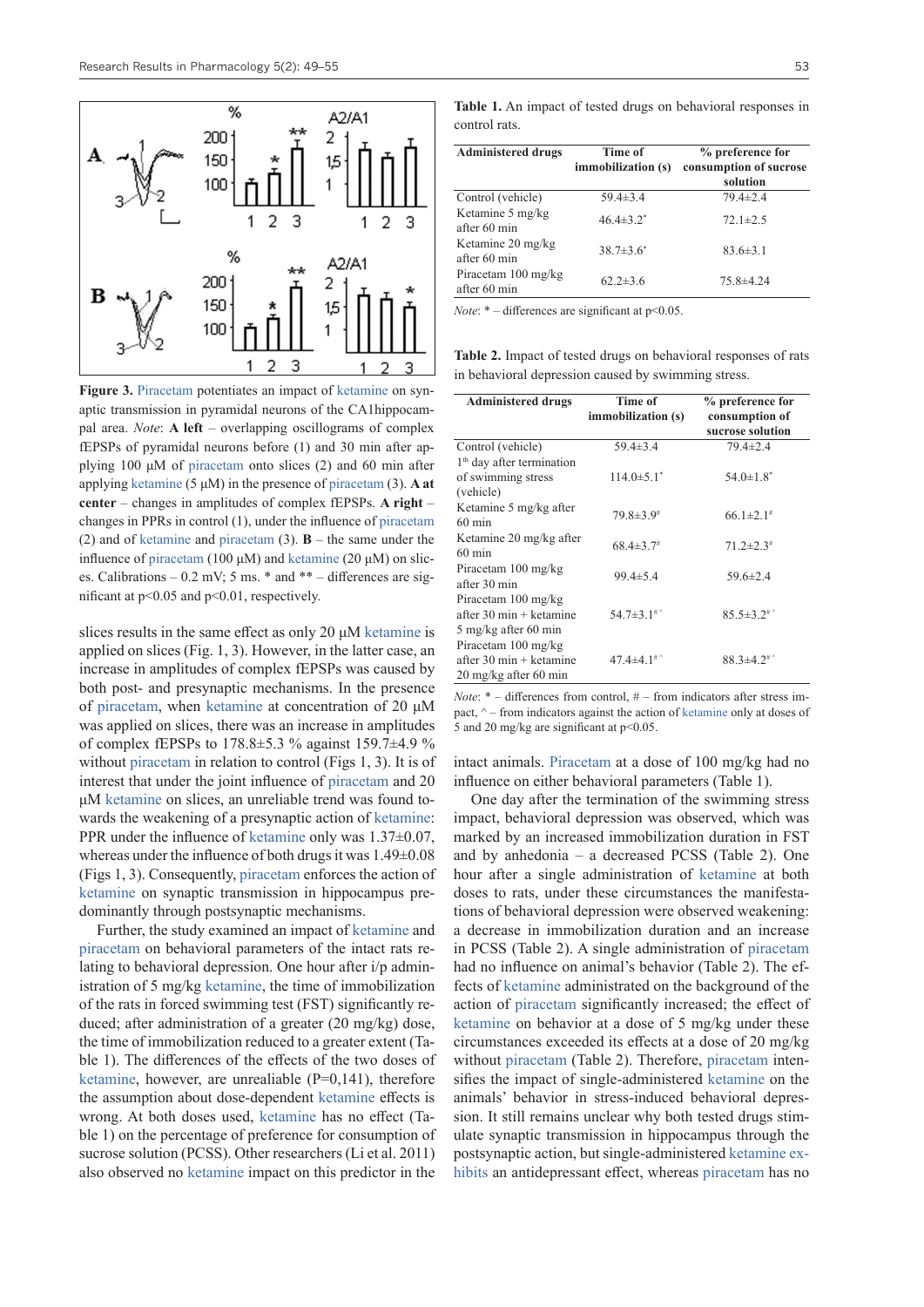such effect. So [piracetam](https://pubchem.ncbi.nlm.nih.gov/compound/piracetam) increases the functional activity of the existing postsynaptic AMPA glutamate receptors, whereas [ketamine](https://pubchem.ncbi.nlm.nih.gov/compound/ketamine), by activating a signal pathway mTOR, intensifies translation and expression of presynaptic proteins Arc and synapsin I, postsynaptic protein PSD95 and GluA1 subunit of AMPA receptors, which are involved in formation, maturation and functioning of new spine synapses (Li et al. 2010). However, only after chronic administration, [piracetam](https://pubchem.ncbi.nlm.nih.gov/compound/piracetam) exhibits an antidepressant-like effect (Zayka et al. 2018).

The main advantage of [ketamine](https://pubchem.ncbi.nlm.nih.gov/compound/ketamine) is it fast antidepressant effect, but it lasts a week at most, therefore requiring the repeated administration of the drug. This is accompanied by adverse side effects – cognitive disturbances, disorders of memory, psychotic symptoms, increasing of oxidative stress in brain and developing drug addiction (Zuo et al. 2007, Krystal et al. 2005). To reduce adverse side effects and to enhance an antidepressant effect of [ketamine](https://pubchem.ncbi.nlm.nih.gov/compound/ketamine), it is recommended that ketamine be combined with a mood stabilizer [lithium](https://pubchem.ncbi.nlm.nih.gov/compound/Lithium) (Chiu et al. 2014). [Lithi](https://pubchem.ncbi.nlm.nih.gov/compound/Lithium)[um](https://pubchem.ncbi.nlm.nih.gov/compound/Lithium) is known to directly inhibit both isoforms of kinase-3 glycogensynthase (GSK-3) and to enhance expression of neurotrophin BDNF, which provides for a pronounced cerebroprotective effect of the drug (Liu et al. 2013). [Pi](https://pubchem.ncbi.nlm.nih.gov/compound/piracetam)[racetam](https://pubchem.ncbi.nlm.nih.gov/compound/piracetam) also has a pronounced cerebroprotective effect (Vostrikov 2017) and enhances neuronal and behavioral effects of ketamine. In fact in the presence of [piracetam](https://pubchem.ncbi.nlm.nih.gov/compound/piracetam),

### **References**

- Abramets II, Evdokimov DV, Talalayenko AN (2011) Early anoxic damages of hippocampus and their changes caused by antidepressants. Neurophysiology [Neyrofiziologiya] 43(2): 123-133. [https://](https://doi.org/10.1007/s11062-011-9193-5) [doi.org/10.1007/s11062-011-9193-5](https://doi.org/10.1007/s11062-011-9193-5)
- Ahmed AH, Oswald RE (2010) Piracetam defines a new binding site for allosteric modulators of α-amino-3-hydroxy-5-methyl-4-isoxazole-propionic acid (AMPA) receptors. Journal of Medicinal Chemistry 53(5): 2197–2203. [https://doi.org/10.1021/](https://doi.org/10.1021/jm901905j) [jm901905j](https://doi.org/10.1021/jm901905j) [[PubMed](https://www.ncbi.nlm.nih.gov/pubmed/20163115)] [[PMC](https://www.ncbi.nlm.nih.gov/pmc/articles/PMC2872987/)]
- Autry AE, Adachi M, Nosyreva E, Na ES, Los MF, Cheng PF, Kavalali ET, Monteggia LM (2011) NMDA receptor blockade at rest triggers rapid behavioural antidepressant responses. Nature 475(7354): 91–95.<https://doi.org/10.1038/nature10130> [\[PubMed](https://www.ncbi.nlm.nih.gov/pubmed/21677641)] [[PMC](https://www.ncbi.nlm.nih.gov/pmc/articles/PMC3172695/)]
- Benelli A, Filaferro M, Bertolini A, Genedani S (1999) Influence of S-adenosyl-L-methionine on chronic mild stress-induced anhedonia in castrated rats. British Journal of Pharmacology 127(3): 645–654. <https://doi.org/10.1038/sj.bjp.0702589> [[PubMed\]](https://www.ncbi.nlm.nih.gov/pubmed/10401554) [\[PMC](https://www.ncbi.nlm.nih.gov/pmc/articles/PMC1566059/)]
- Berman RM, Cappiello A, Anand A, Oren DA, Heninger GR, Charney DS, Krystal JH (2000) Antidepressant effects of ketamine in depressed patients. Biological Psychiatry 47(4): 351–354. [https://doi.](https://doi.org/10.1016/S0006-3223(99)00230-9) [org/10.1016/S0006-3223\(99\)00230-9](https://doi.org/10.1016/S0006-3223(99)00230-9) [[PubMed](https://www.ncbi.nlm.nih.gov/pubmed/10686270)]
- Browne CA, Lucki I (2013) Antidepressant effects of ketamine: Mechanisms underlying fast-acting novel antidepressants. Frontiers in Pharmacology 4: 161. <https://doi.org/10.3389/fphar.2013.00161> [[PubMed\]](https://www.ncbi.nlm.nih.gov/pubmed/24409146) [\[PMC](https://www.ncbi.nlm.nih.gov/pmc/articles/PMC3873522/)]
- Chen X, Shu S, Bayliss DA (2009) HCN1 channel subunits are molecular substrate for hypnotic action of ketamine. Jornal of

[ketamine](https://pubchem.ncbi.nlm.nih.gov/compound/ketamine) at a concentration of 5 μM causes the same neuronal effect as at its concentration of 20 μM without [pi](https://pubchem.ncbi.nlm.nih.gov/compound/piracetam)[racetam](https://pubchem.ncbi.nlm.nih.gov/compound/piracetam); however, [ketamine](https://pubchem.ncbi.nlm.nih.gov/compound/ketamine) (5 μM) does not stimulate presynaptic release of glutamate (Fig. 3). On the other hand, [ketamine](https://pubchem.ncbi.nlm.nih.gov/compound/ketamine) in the systemic administration at a dose of 5 mg/kg, which approximately сorresponds to the concentration of 5 μM affecting the slices, causes an antidepressant effect (Table 2). Therefore, the postsynaptic effect of low concentrations of [ketamine](https://pubchem.ncbi.nlm.nih.gov/compound/ketamine) on the brain limbic structures is sufficient for developing of antidepressant effect. An addition of a presynaptic component – influence of [ketamine](https://pubchem.ncbi.nlm.nih.gov/compound/ketamine) at greater doses/concentrations – stimulates the antidepressant effect of the drugs, but it can be a source of psychotic side effect. One of the advantages of [piracetam](https://pubchem.ncbi.nlm.nih.gov/compound/piracetam) as a potentiator of [ketamine](https://pubchem.ncbi.nlm.nih.gov/compound/ketamine) action is better patients' tolerance towards it, when compared with [lithium.](https://pubchem.ncbi.nlm.nih.gov/compound/Lithium)

# **Conclusion**

[Piracetam](https://pubchem.ncbi.nlm.nih.gov/compound/piracetam) potentiates enhancement of the ketamine-induced synaptic transmission in the radial layer of the CA1 hippocampal area in studies of the brain slices. When administered systemically, [piracetam](https://pubchem.ncbi.nlm.nih.gov/compound/piracetam) enhances an antidepressant effect of single-administered [ketamine](https://pubchem.ncbi.nlm.nih.gov/compound/ketamine) in behavioral depression, though [piracetam](https://pubchem.ncbi.nlm.nih.gov/compound/piracetam) has no antidepressant effect on its own in single administration.

Neuroscience 29(3): 600–609. [https://doi.org/10.1523/JNEUROS-](https://doi.org/10.1523/JNEUROSCI.3481-08.2009)[CI.3481-08.2009](https://doi.org/10.1523/JNEUROSCI.3481-08.2009) [[PubMed\]](https://www.ncbi.nlm.nih.gov/pubmed/19158287) [\[PMC](https://www.ncbi.nlm.nih.gov/pmc/articles/PMC2744993/)]

- Chiu CT, Scheuing L, Liu G, Liao HM, Linares GR, Lin D, Chuang DM (2014) The mood stabilizer lithium potentiates the antidepressant-like effects and ameliorates oxidative stress induced by acute ketamine in a mouse model of stress. International Journal of Neuropsychopharmacology 18(6): pyu102. [https://doi.org/10.1093/ijnp/](https://doi.org/10.1093/ijnp/pyu102) [pyu102](https://doi.org/10.1093/ijnp/pyu102) [[PubMed](https://www.ncbi.nlm.nih.gov/pubmed/25548109)] [\[PMC](https://www.ncbi.nlm.nih.gov/pmc/articles/PMC4438544/)]
- Foster TC, McNaughton BL (1991) Long-term enhancement of CA1 synaptic transmissionis due to increased quantal size, not quantal content. Hippocampus 1(1): 79–91. [https://doi.org/10.1002/](https://doi.org/10.1002/hipo.450010108) [hipo.450010108](https://doi.org/10.1002/hipo.450010108) [\[PubMed](https://www.ncbi.nlm.nih.gov/pubmed/1669344)]
- Greenberg PE, Fournier AA, Sisitsky T, Pike CT, Kessler RC (2015) The economic burden of adults with major depressive disorder in the United States (2005 and 2010). Journal of Clinical Psychiatry 76(2): 155–162.<https://doi.org/10.4088/JCP.14m09298> [[PubMed](https://www.ncbi.nlm.nih.gov/pubmed/25742202)]
- Hestrin S, Nicoll RA, Perkel DJ, Sah P (1990) Analysis of excitatory synaptic action in pyramidal cells using whole-cell recording from rat hippocampal slices. Journal of Physiology (Lond) 422: 203–225. <https://doi.org/10.1113/jphysiol.1990.sp017980> [[PubMed\]](https://www.ncbi.nlm.nih.gov/pubmed/1972190) [\[PMC](https://www.ncbi.nlm.nih.gov/pmc/articles/PMC1190128/)]
- Huang Z, Lujan R, Kadurin I, Uebele VN, Renger JJ, Dolphin AC, Shah MM (2011) Presynaptic HCN1 channels regulate Cav3.2 activity and neurotransmission at select cortical synapses. Nature Neuroscience 14(4): 478–486.<https://doi.org/10.1038/nn.2757> [[PubMed](https://www.ncbi.nlm.nih.gov/pubmed/21358644)] [\[PMC](https://www.ncbi.nlm.nih.gov/pmc/articles/PMC3068302/)]
- Karch DL (2012) Surveillance for violent deaths National Violent Death Reporting System, 16 states, 2009. MMWR Surveill Summation 61(6): 1–43. [[PubMed](https://www.ncbi.nlm.nih.gov/pubmed/22971797)]